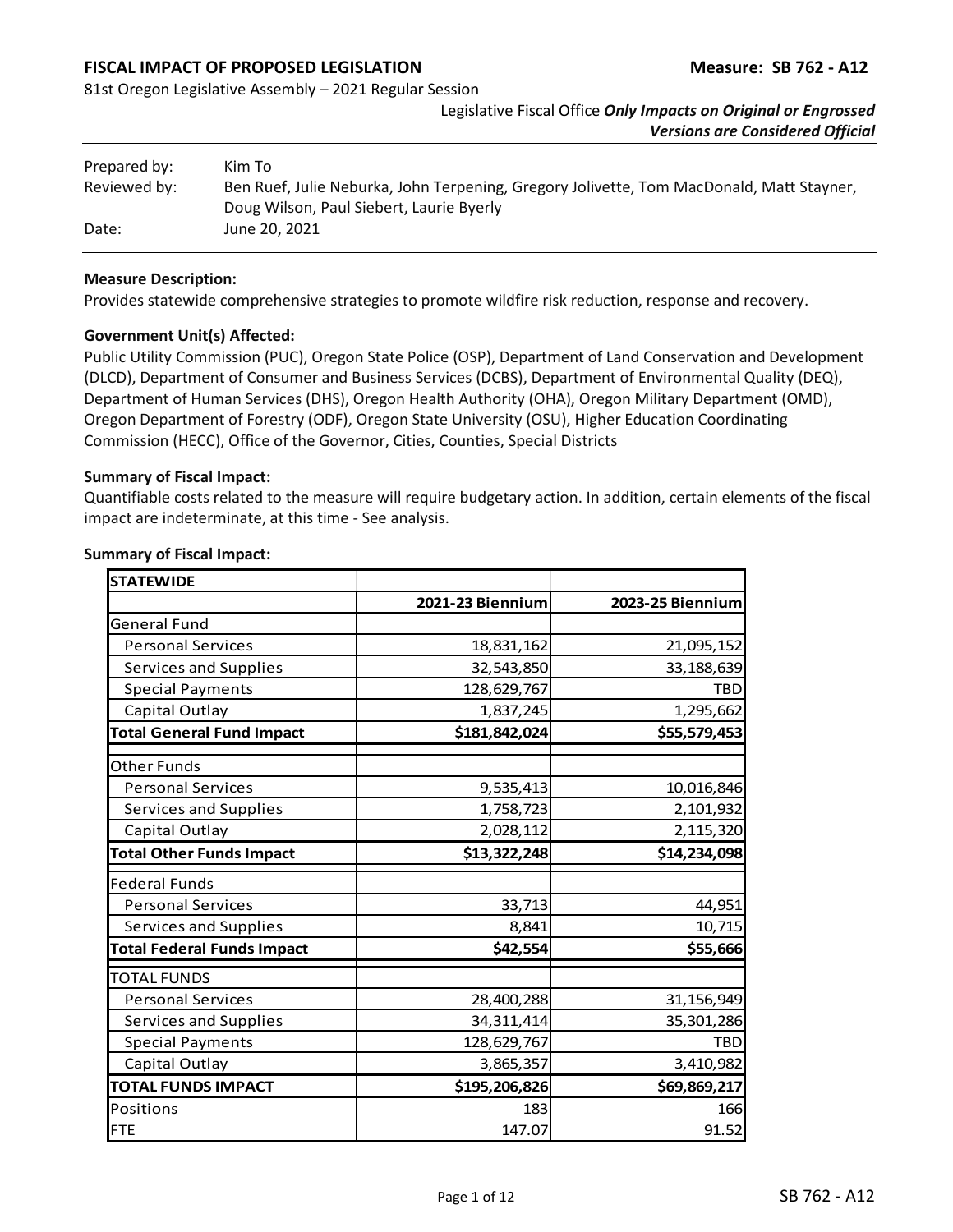# **Analysis:**

The measure provides statewide comprehensive directions to promote wildfire risk reduction, response, and recovery, including the development of a comprehensive statewide map of wildfire risk as well as the establishment and implementation of program activities related to defensible space, building codes, land use, and community emergency preparedness.

|                          | 2021-23 Biennium | 2023-25 Biennium |  |  |
|--------------------------|------------------|------------------|--|--|
| <b>Other Funds</b>       |                  |                  |  |  |
| <b>Personal Services</b> | 267,630          | 267,630          |  |  |
| Services and Supplies    | 56,656           | 53,985           |  |  |
| <b>Total Other Funds</b> | \$324,286        | \$321,615        |  |  |
| Positions                |                  |                  |  |  |
| IFTE                     | 1.00             | 1.00             |  |  |

#### Public Utility Commission (PUC)

**ELECTRIC SYSTEM PLANS (Sections 1 through 6):** The measure requires PUC to periodically convene workshops to help: (1) public utilities that provide electricity; (2) municipal electric utilities; (3) people's utility districts that sell electricity; (4) electric cooperatives; and (5) operators of electrical transmission and distribution systems to develop and share information for the identification, adoption, and carrying out of best practices regarding wildfires, including risk-based wildfire protection and risk-based wildfire mitigation procedures and standards. The measure requires a public utility that provides electricity to have, and operate in compliance with, a riskbased wildfire protection plan filed with and evaluated by PUC. A public utility that provides electricity must regularly update a risk-based wildfire protection plan on a schedule determined by PUC. In consultation with the Oregon Department of Forestry (ODF) and local emergency services agencies, PUC must evaluate a public utility's wildfire protection plan and plan updates through a public process. Not more than 180 days after receiving a wildfire protection plan or plan update from a public utility, PUC must approve, or approve with conditions, the plan or updated plan. All reasonable operating costs incurred by, and prudent investments made by, a public utility to develop, implement, or operate a wildfire protection plan under this section are recoverable in the rates of the public utility from all customers. PUC is required to establish an automatic adjustment clause or another method to allow timely recovery of the costs.

PUC estimates the fiscal impact of complying with the above provisions to be \$324,286 Other Funds, 1 position (1.00 FTE) for the 2021-23 biennium. This estimate reflects the personal services and related services and supplies for one Utility and Energy Analyst 3 position to carry out the work required by the measure.

**STATEWIDE MAP OF WILDFIRE RISK (Section 7)**: See fiscal impact for Oregon Department of Forestry (ODF) and Oregon State University (OSU).

|                           | 2021-23 Biennium | 2023-25 Biennium |
|---------------------------|------------------|------------------|
| <b>General Fund</b>       |                  |                  |
| <b>Personal Services</b>  | 11, 162, 139     | 12,694,159       |
| Services and Supplies     | 1,749,750        | 1,564,000        |
| <b>Special Payments</b>   | 87,000,000       |                  |
| Captial Outlay            | 595,000          |                  |
| <b>Total General Fund</b> | \$100,506,889    | \$14,258,159     |
| <b>Positions</b>          | 56               | 56               |
| <b>FTE</b>                | 49.73            | 56.00            |

Oregon State Police (OSP) - Oregon State Fire Marshal (OSFM)

**DEFENSIBLE SPACE (Sections 8 through 10):** The measure defines "defensible space" as a natural or human-made area in which material capable of supporting the spread of fire has been treated, cleared, or modified to slow the rate and intensity of advancing wildfire and allow space for fire suppression operations to occur. The measure establishes the Community Risk Reduction Fund separate from the General Fund. Moneys in the Fund are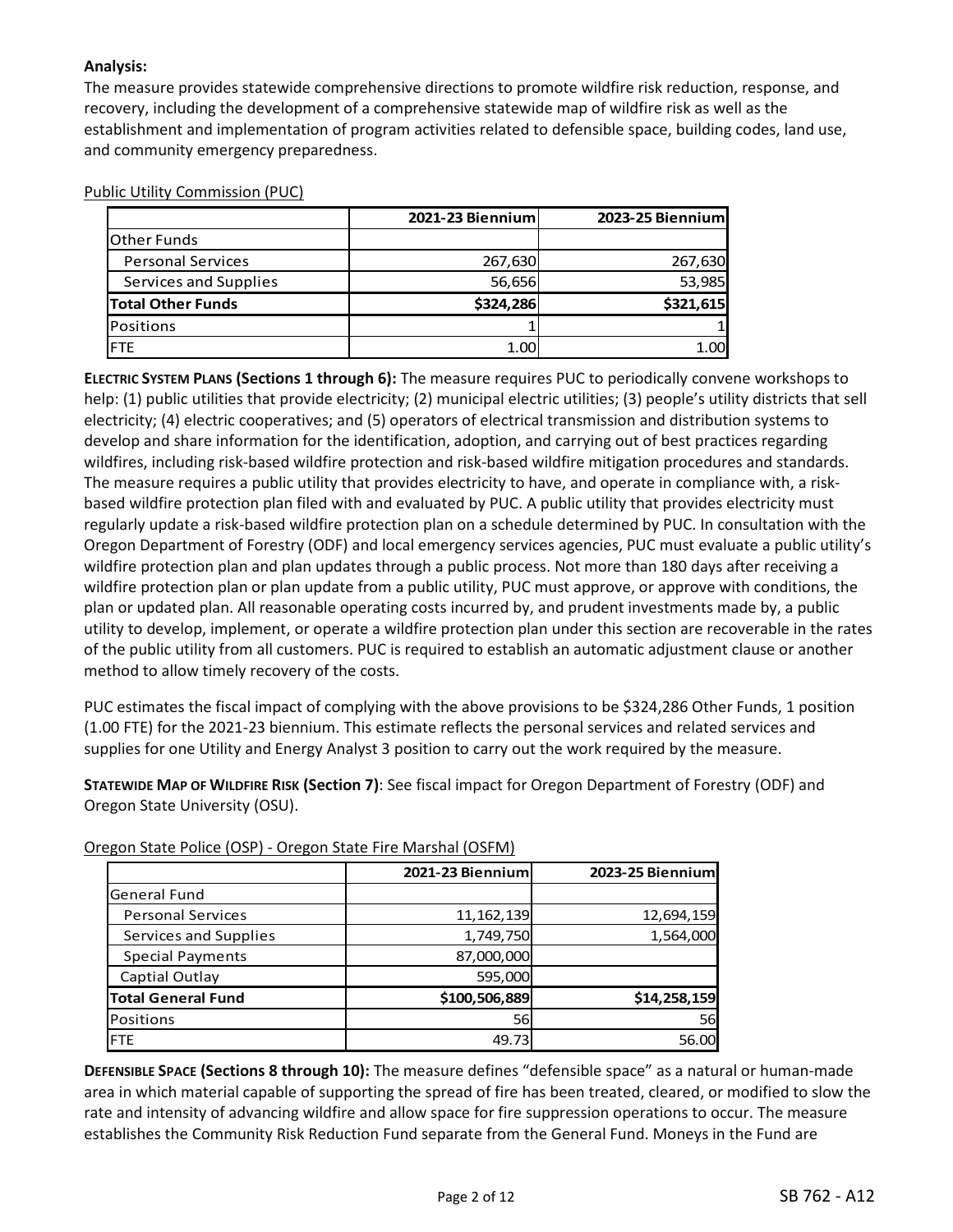continuously appropriated to the Oregon State Fire Marshal to carry out community risk reduction and local government financial assistance.

The measure requires the State Fire Marshal to establish minimum defensible space requirements for wildfire risk reduction on lands in areas identified on the comprehensive statewide map of wildfire risk as within the wildland-urban interface. In establishing the requirements, the State Fire Marshal must consult with the Oregon Fire Code Advisory Board and select standards from the framework set forth in the International Wildland-Urban Interface Code published by the International Code Council. Subject to additional local requirements, the requirements must apply statewide for all lands of the type identified in the map. The State Fire Marshal must periodically reexamine the standards set forth in the International Wildland-Urban Interface Code and update the State Fire Marshal's standards to reflect current best practices.

The measure authorizes the State Fire Marshal to administer and enforce the minimum defensible space requirements that are applicable to the lands within the jurisdiction of a local government. The measure authorizes the State Fire Marshall to develop and apply a graduated fee structure for use in assessing penalties on property owners for noncompliance with the requirements.

A local government may adopt and enforce local requirements for defensible space on lands that are greater than the minimum defensible space requirements established by the State Fire Marshal. The measure directs the State Fire Marshal and local government to coordinate any inspection and enforcement efforts. If a local government administers and enforces minimum defensible space requirements established by the State Fire Marshal within the jurisdiction of the local government, the local government must periodically report to the State Fire Marshal.

In addition, the State Fire Marshal is required to administer a community risk reduction program that emphasizes education and methods of prevention with respect to wildfire risk, defensible space enforcement, response planning, and community preparedness for wildfires. The measure permits the State Fire Marshal to provide financial, administrative, technical, or other assistance to a local government to facilitate the administration and enforcement of minimum defensible space requirements within the jurisdiction of the local government.

Biannually, the State Fire Marshall must report to the Legislature on the status of the State Fire Marshal and local government activities for establishing minimum defensible space requirements for wildfire risk reduction on lands in areas identified on the statewide map of wildfire risk as within the wildland-urban interface.

**WILDFIRE RESPONSE CAPACITY (Section 30b):** The measure directs the office of the State Fire Marshal to increase the office's wildfire readiness and response capacity, to the extent the office receives funding for the increase, by increasing personnel and implementing innovative technologies and modernizing systems. The measure allows the State Fire Marshal to designate funding intended for the Oregon fire mutual aid system to support prepositioning of resources and costs, and to enter into contracts with federal or state agencies, other states, political subdivisions, corporations, and authorities having fire suppression jurisdiction for fire prevention, suppression, coordination, and response.

OSP estimates the quantifiable fiscal impact of this measure to be \$100,506,889 General Fund, 56 positions (49.73 FTE) for the 2021-23 biennium; and \$14,258,159 General Fund, 56 positions (56.00 FTE) for the 2023-25 biennium. These estimates include personal services and related services and supplies for the 56 positions. This fiscal impact analysis assumes response planning as part of the community risk reduction program that OSFM is required to administer. The January 8, 2021 Emergency Board authorized the establishment of and funded 25 (5.21 FTE) limited duration positions for the 2019-21 biennium; with passage of this measure, OSP would need these 25 positions as permanent positions plus an additional 31 permanent positions to do the work required by the measure. Of the 25 January 8, 2021 Emergency Board authorized positions:

- 14 positions will focus on addressing fire response coordination, safety response capacity, fire leadership, support for the Incident Management Teams, and fire prevention strategies.
- 11 positions will implement the Fire Adapted Communities and Community Preparedness goals identified in the November 2019 Governor's Council on Wildfire Response report. These positions will prepare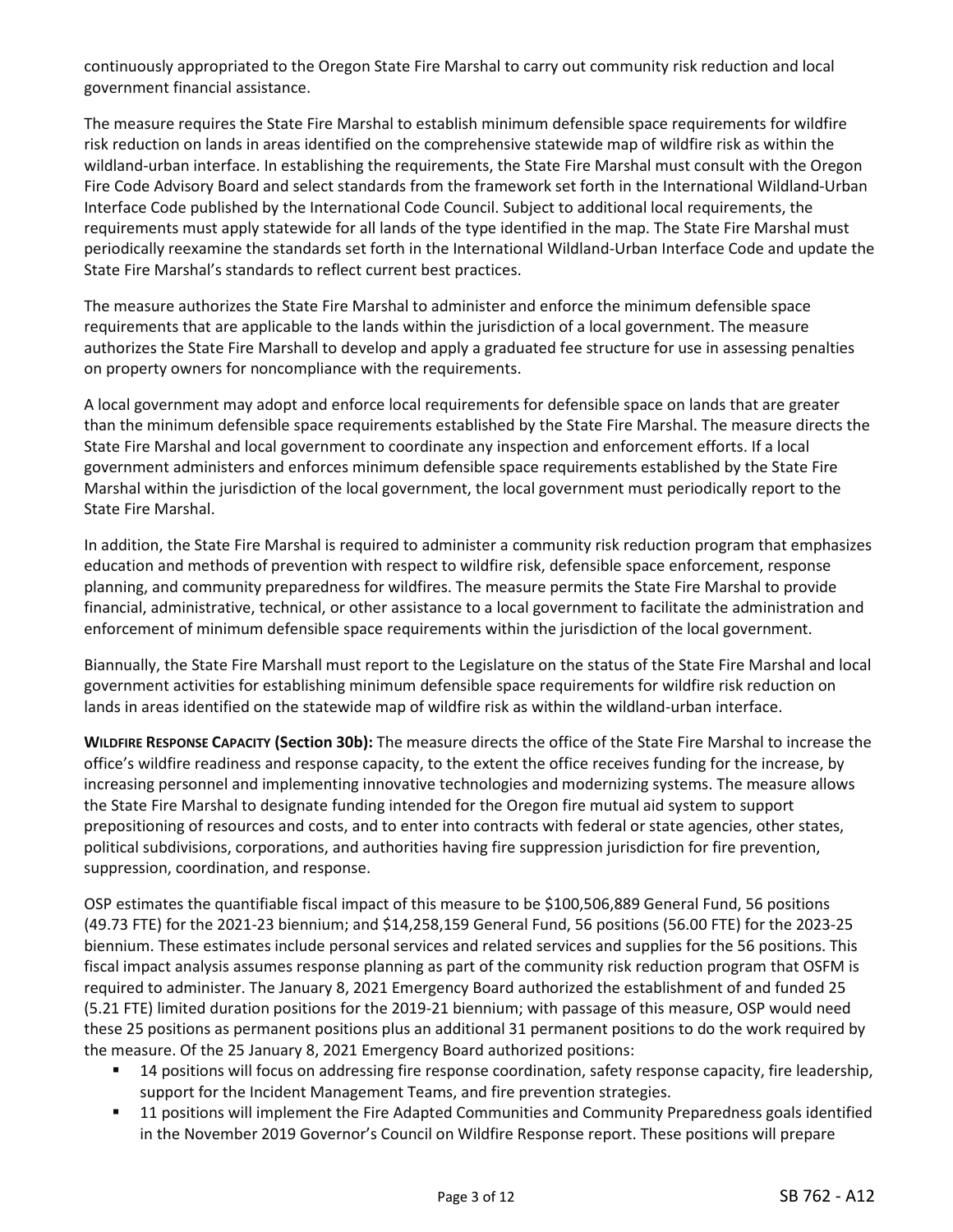communities for fire by identifying, defining, and prioritizing the risk to Oregon communities and utilizes an integrated and strategic investment of resources to reduce fire occurrence and impact. Targeted efforts include improving structural resiliency to wildfire, enhancing defensible space for homes and surrounding structures, ensuring adequate access and egress in the event of wildfire events, and overall improvement of structural fire prevention efforts through community risk reduction efforts.

In addition to the 25 positions, the fiscal impact estimate includes 31 new positions:

- 11 Deputy State Fire Marshals (DSFMs) and 1 Supervising Deputy State Fire (SDSFM) With adoption of the new wildland-urban interface defensible space standards, DSFMs will see a significant increase in inspections for compliance. The additional field DSFMs and SDSFM will be able to meet both current statutory mandates and future inspection and defensible space enforcement workloads without shortfalls in service delivery.
- 2 Operations Policy Analyst 2 positions to provide the framework for the Community Risk Reduction (CRR) Program with an emphasis on wildfire risk in Oregon Communities. The CRR process ensures local risks are identified and prioritized, followed by the integrated and strategic investment of resources (emergency response and prevention) to reduce their occurrence and impact. These positions will support the efforts of the agency's prevention operations by researching and giving objective information to management on which to base policy and operational decisions to most effectively reduce risk in Oregon communities by providing the framework for the Community Risk Assessment. This assessment is a participatory process for assessing hazards, vulnerabilities, risks, ability to cope, preparing coping strategies, and preparing a risk reduction implementation plan by the local community.
- 5 Policy Analyst 3 positions to conduct CRR activities in designated regions throughout Oregon. These positions will work with local fire districts, communities, the public, and emergency response partners to prepare communities to live with fire; educate the public on defensible space and fire adapted community activities (a component of the national cohesive strategy that focuses on preparing communities to live with fire); and create Wildland Urban Interface preparedness plans and projects.
- 1 Program Analyst 3 position to serve as the CRR Grant Coordinator. This position will be responsible for implementing the CRR grant program, including setting process and policy, establishing statewide investment justifications and focus of the grant and its process within Oregon communities.
- 1 Policy Analyst 3 position to serve as OSFM's Agency Operations Center (AOC) Coordinator to oversee the work to mobilize the Oregon Fire Mutual Aid System to incidents impacting lives and structures in Oregon and neighboring states. The AOC Coordinator will be dedicated to ensuring the AOC is run effectively and has documented procedures and policies in place to assist OSFM staff in meeting the mission of safe and effective mobilization of fire service resources. During mobilizations, the AOC Coordinator will assist staff in making operational decisions and serve as a single point of contact regarding dispatching and tracking fire service personnel and equipment. The AOC Coordinator will be responsible for the products and documentation produced by staff in the AOC.
- 1 Operations Policy Analyst 4 position to provide the framework for the CRR program with an emphasis on wildfire risk in Oregon Communities. The CRR process will ensure local risks are identified and prioritized, followed by the integrated and strategic investment of resources (emergency response and prevention) to reduce their occurrence and impact.
- 2 Procurement and Contract Specialist 2 positions to write grants, coordinate grants with local contract specialists, and administer grants.
- 1 Principal Executive Manager D position to serve as the Data and Analytics Manager.
- **5** 3 GIS Specialist positions to work with regional fire risk specialists and the Intelligence and Analytics unit to provide geospatial data on projects, defensible space compliance rates, defensible space projects, needed investments and outcomes of the defensible space code and CRR grant investments.
- 1 Administrative Specialist 2 position to provide support for geospatial projects.
- 1 Public Affairs Specialist 2 position and 1 Administrative Specialist 1 position to implement public affairs and communication strategies within communities to educate communities.

Capital Outlay reflects the purchase of 17 additional vehicles.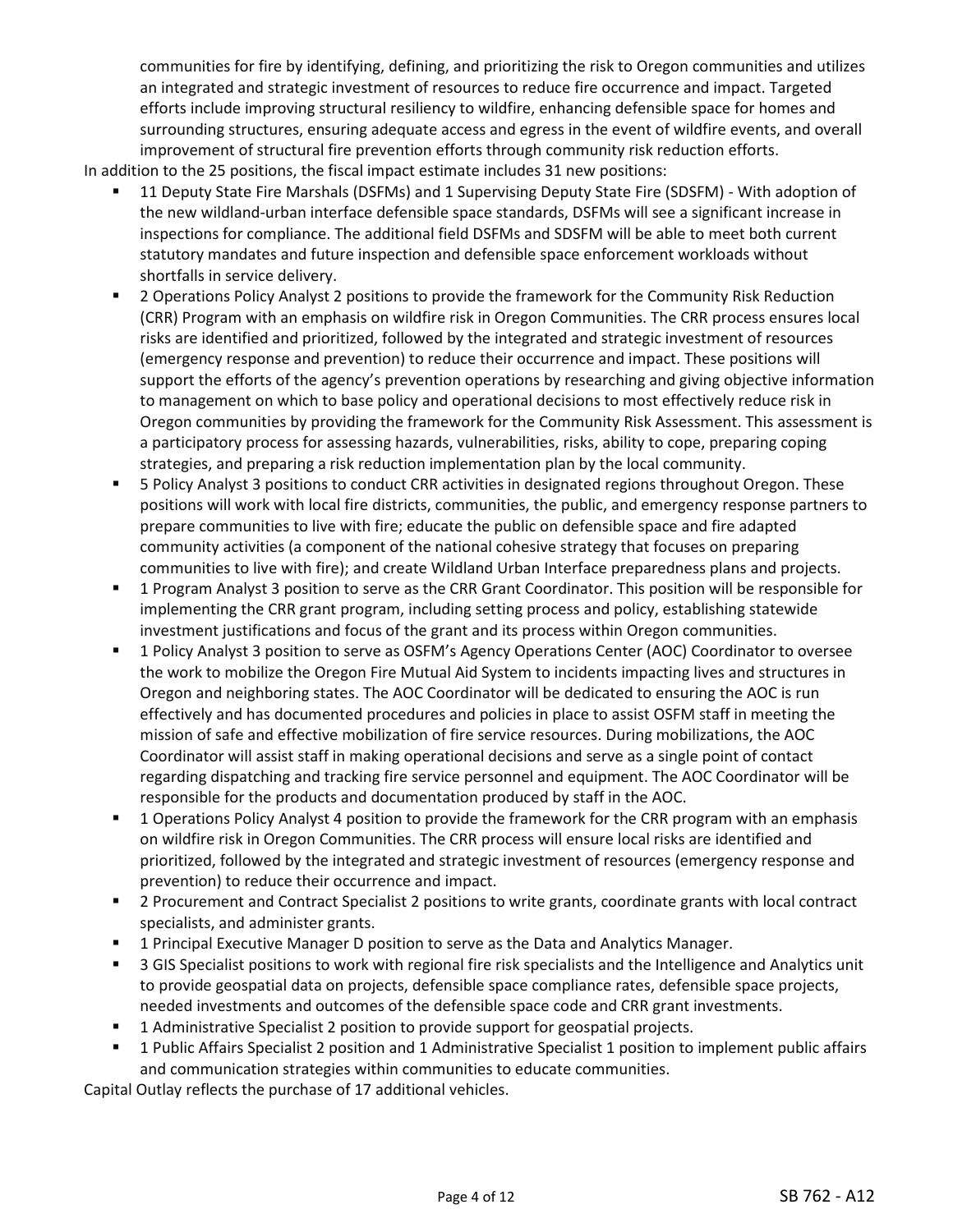The measure allows the State Fire Marshal to provide financial, administrative, technical, or other assistance to local government to carry out the CRR program and to facilitate the administration and enforcement of minimum defensible space requirements within the jurisdiction of the local government.

The amount in Special Payments reflect funding for technical assistance and special payment pass through to local government. OSP anticipates establishing seven new CRR regions and estimates the cost for: (1) conducting education and prevention and community risk reduction efforts to create Fire Adapted Communities to be \$7 million; (2) providing grant funds to counties, communities, associations, and agencies to conduct defensible space work within their communities to be \$25 million; and (3) modernizing and enhancing systems and equipment to be \$55 million.

## Department of Land Conservation and Development (DLCD)

**LAND USE (Section 11):** The measure requires DLCD to identify updates to the statewide land use planning program and local comprehensive plans and zoning codes that are needed to incorporate wildfire risk maps and minimize wildfire risk, including the appropriate levels of state and local resources necessary for effective implementation. The measure specifies that updates may include provisions regarding sufficient defensible space, building codes, safe evacuation, and development considerations in areas of high wildfire risk, allowing for regional differences. DLCD must complete these updates by October 1, 2022 and report to an interim committee of the Legislature by October 1, 2022. The report must include recommendations concerning the updates.

DLCD estimates the fiscal impact of this measure to be \$328,253 General Fund and 1 position (1.00 FTE) for the 2021-23 biennium. The estimate includes \$60,000 for professional facilitation; \$25,000 for outreach and engagement; \$17,403 for equity engagement; and \$10,000 for Department of Justice expenses; as well as professional services and related services and supplies for one Planner 4 position to do the work required by the measure. The agency's budget includes funding to do this work so passage of this measure will not have a fiscal impact on DLCD.

## Department of Consumer and Business Services (DCBS)

**BUILDING CODES (Section 12):** The measure requires DCBS, by October 1, 2022, to adopt wildfire hazard mitigation building code standards that apply to new dwellings and the accessory structures of dwellings for extreme and high wildfire risk classes in the wildland-urban interface. In addition, DCBS is required to develop and maintain an interactive mapping tool that displays, at the property level, wildfire hazard mitigation standards covered in the Oregon Residential Specialty Code. This interactive mapping tool must be developed not more than 60 days after the statewide map of wildfire risk is developed. The tool must be designed to support future inclusion of snow load, seismic, and wind building code standards at the property level. The tool must be displayed in an electronic format and be available free to the public. The measure authorize DCBS to contract with OSU to develop and maintain this tool.

The fiscal impact of this measure on DCBS is indeterminate. The Department will need more time to quantify the cost of developing and maintaining the interactive mapping tool required by the measure. Preliminary estimates suggest the cost to be approximately \$310,000. The agency anticipates using existing staff and resources to:

- Provide the equivalent of 0.15 full time position (FTE) to staff the Wildfire Programs Advisory Council.
- Attend council meetings as an informational resource.
- **Support State Wildfire Programs Director.**
- Adopt wildfire hazard mitigation building code standards for new construction for high wildfire risk classes on the statewide map of wildfire risk.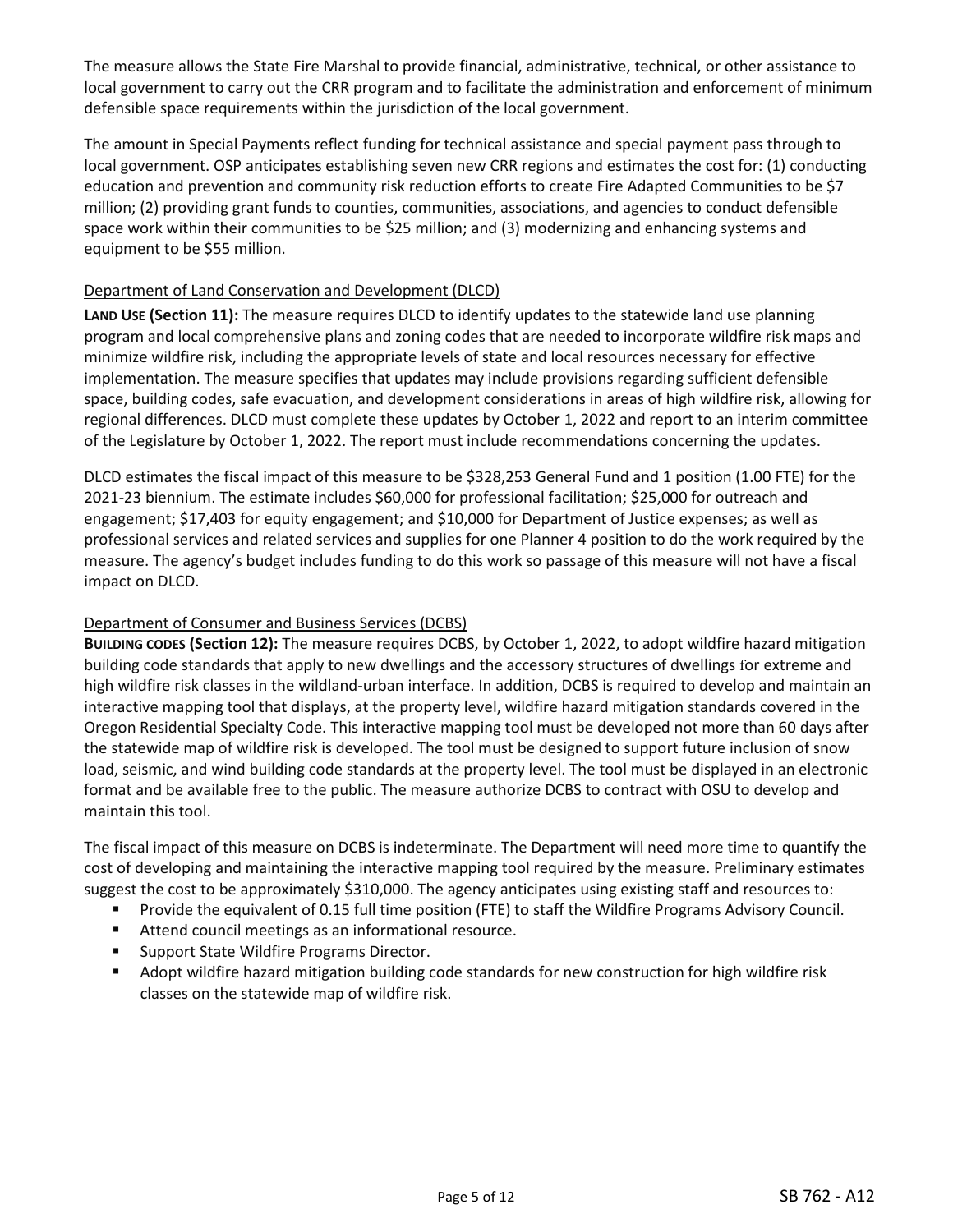Department of Environmental Quality (DEQ)

|                           | <b>2021-23 Biennium</b> | 2023-25 Biennium |
|---------------------------|-------------------------|------------------|
| <b>General Fund</b>       |                         |                  |
| <b>Personal Services</b>  | 1,131,519               | 1,363,283        |
| Services and Supplies     | 691,309                 | 585,793          |
| <b>Special Payments</b>   | 1,500,000               | <b>TBD</b>       |
| <b>Total General Fund</b> | \$3,322,828             | \$1,949,076      |
| Positions                 |                         |                  |
| <b>IFTE</b>               | 5.81                    | 7.00             |

**HEALTH SYSTEMS FOR SMOKE (Section 13):** The measure requires DEQ to develop and implement the following programs:

- A program for supporting local communities, in detecting, preparing for, communicating, or mitigating the environmental and public health impacts of wildfire smoke.
- A program for supporting local communities through intergovernmental agreements, grants, contracts, or cooperative agreements to develop and implement community response plans to enhance communities' readiness and mitigation capacity for smoke.
- A program to support communities across this state in monitoring, interpreting, and communicating data related to ambient air quality conditions caused by wildfire smoke.

DEQ estimates the fiscal impact of this measure to be \$3,322,828 General Fund, 7 positions (5.81 FTE) for the 2021-23 biennium. The estimates includes 1,500,000 for grants and interagency agreements to support the smoke mitigation plan development and implementation; \$30,000 for IT system upgrades and support for compiling of community data; \$140,000 for meteorological equipment and ceilometers to improve forecasting; as well as personal services and related services and supplies for the following positions to implement the programs required by the measure:

- 2 Natural Resource Specialist 4 positions to partner with state and local agencies and communities on interpretation and communication of air quality data, with a focus on preparing communities for smoke events and issuing public health communications.,
- 1 Policy Analyst 2 position to manage Grant Program Administration including working with local communities through intergovernmental agreements, grants, contracts, or cooperative agreements to develop and implement community response plans to enhance communities' readiness and mitigation capacity for smoke.
- **1** Natural Resource Specialist 2 position to build, deploy, and maintain an expanded smoke monitoring network.
- 1 Natural Resource Specialist 3 position to provide technical support to communities interested in setting up their own monitoring equipment for localized assessment of smoke impacts in their neighborhoods.
- 1 Natural Resource Specialist 3 position to compile community data, conduct minimal quality control, and ensure the data is available to the public.
- 1 Natural Resource Specialist 4 position to conduct smoke forecasting across the state to inform prescribed burn calls and to predict wildland fire smoke intrusion events.

|                           | 2021-23 Biennium | 2023-25 Biennium |
|---------------------------|------------------|------------------|
| <b>General Fund</b>       |                  |                  |
| <b>Personal Services</b>  | 145,890          | 145,890          |
| Services and Supplies     | 41,521           | 41,521           |
| <b>Special Payments</b>   | 5,000,000        | <b>TBD</b>       |
| <b>Total General Fund</b> | \$5,187,411      | \$187,411        |
| Positions                 |                  |                  |
| <b>FTE</b>                | 1.00             | 1.00             |

## Department of Human Services (DHS)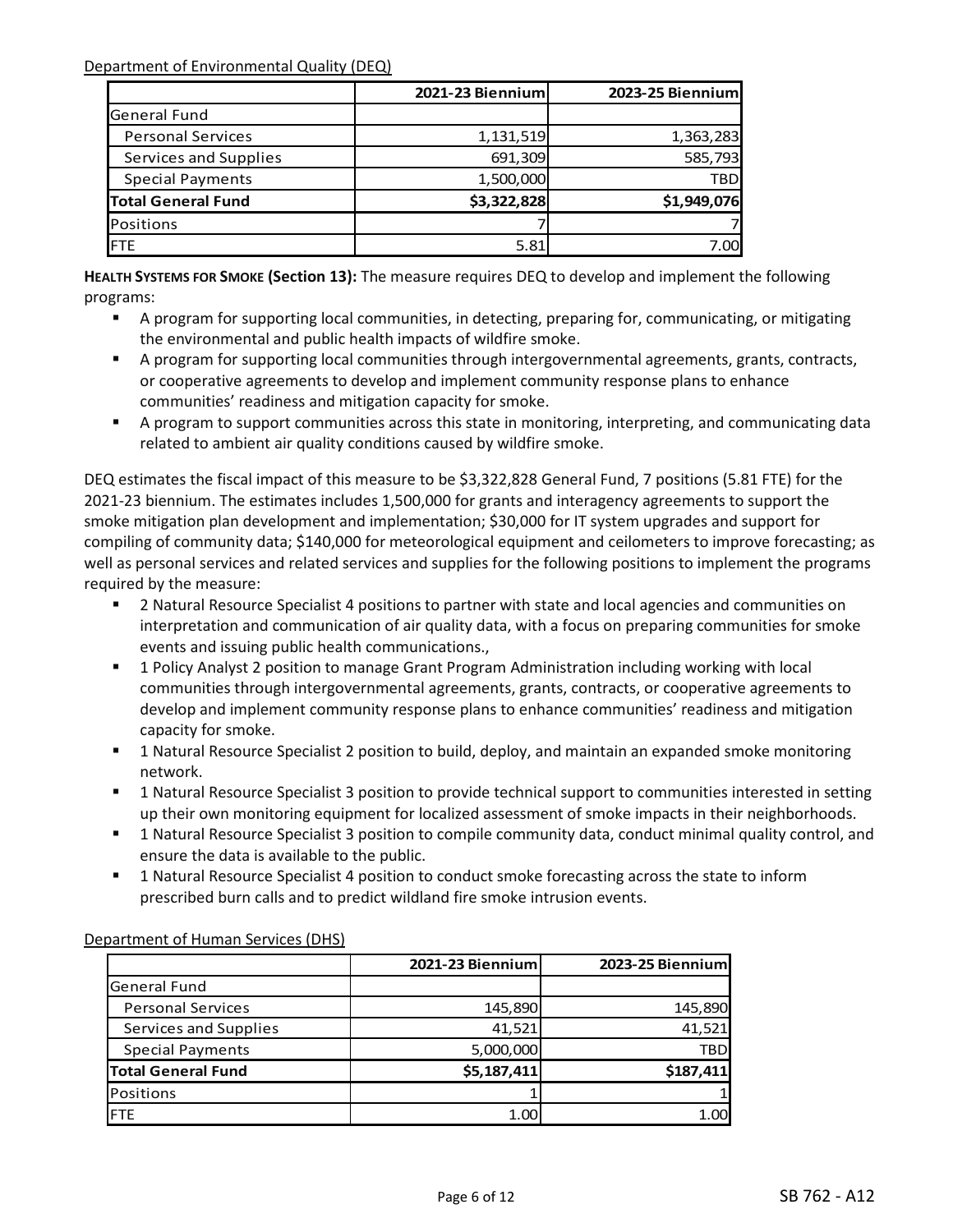**HEALTH SYSTEMS FOR SMOKE (Sections 14 through 15):** The measure designates DHS as the lead state agency for clean air shelter operations. DHS is directed to: (1) coordinate with OHA in setting priorities for awarding grants; (2) consult and collaborate with OHA to align practices for voluntary evacuation and emergency sheltering operations; and (3) provide support to local agencies that take lead roles in operating and planning clean air shelters in the local agencies' jurisdiction.

DHS estimates the fiscal impact of this measure to be \$5,187,411 General Fund, 1 position (1.00 FTE) for the 2021-23 biennium. This estimate reflects the personal services and related services and supplies for one Administrative Specialist 2 position to work with existing staff to support the administration and disbursement of grant funds. The estimate also includes \$5 million in grant funds. There are 36 counties and 240 cities in Oregon that would potentially be eligible for these grants.

|                            | 2021-23 Biennium | 2023-25 Biennium |
|----------------------------|------------------|------------------|
| <b>General Fund</b>        |                  |                  |
| <b>Personal Services</b>   | 632,059          | 805,178          |
| Services and Supplies      | 136,753          | 161,499          |
| <b>Special Payments</b>    | 4,000,000        | <b>TBD</b>       |
| <b>Total General Fund</b>  | \$4,768,812      | \$966,677        |
| <b>Other Funds</b>         |                  |                  |
| <b>Personal Services</b>   | 12,642           | 16,856           |
| Services and Supplies      | 3,313            | 4,018            |
| <b>Total Other Funds</b>   | \$15,955         | \$20,874         |
| <b>Federal Funds</b>       |                  |                  |
| <b>Personal Services</b>   | 33,713           | 44,951           |
| Services and Supplies      | 8,841            | 10,715           |
| <b>Total Federal Funds</b> | \$42,554         | \$55,666         |
| <b>TOTAL FUNDS</b>         |                  |                  |
| <b>Personal Services</b>   | 678,414          | 866,985          |
| Services and Supplies      | 148,907          | 176,232          |
| <b>Special Payments</b>    | 4,000,000        | <b>TBD</b>       |
| <b>TOTAL FUNDS</b>         | \$4,827,321      | \$1,043,217      |
| Positions                  | 4                |                  |
| <b>FTE</b>                 | 3.13             | 4.00             |

Oregon Health Authority (OHA)

**HEALTH SYSTEMS FOR SMOKE (Sections 14 through 15):** The measure directs OHA, in consultation with the Department of Human Services (DHS), to establish and implement a grant program that allows local governments to equip public buildings with smoke filtration systems so these buildings can serve as cleaner air spaces during poor air quality events. OHA must require recipients to provide access to clean air shelters at no charge. The measure requires OHA to establish a program to increase the availability of smoke filtration systems among persons more vulnerable to the health effects of wildfire smoke who reside in areas susceptible to wildfire smoke. The measure authorizes OHA to issue grants for the purchase of smoke filtration devices. OHA is directed to give grant priority to installations in residential buildings occupied by persons who qualify for the Oregon Health Plan or Medicaid and are vulnerable to the health effects of wildfire smoke. OHA is required to report periodically to a committee of the Legislature on the use of clean air shelters, smoke filtration systems, and the effectiveness of these programs.

OHA estimates the fiscal impact of this measure to be \$4,827,321 Total Funds [\$4,768,812 General Fund + \$15,955 Other Funds + \$42,554 Federal Funds], 4 positions (3.13 FTE) for the 2021-23 biennium. This estimate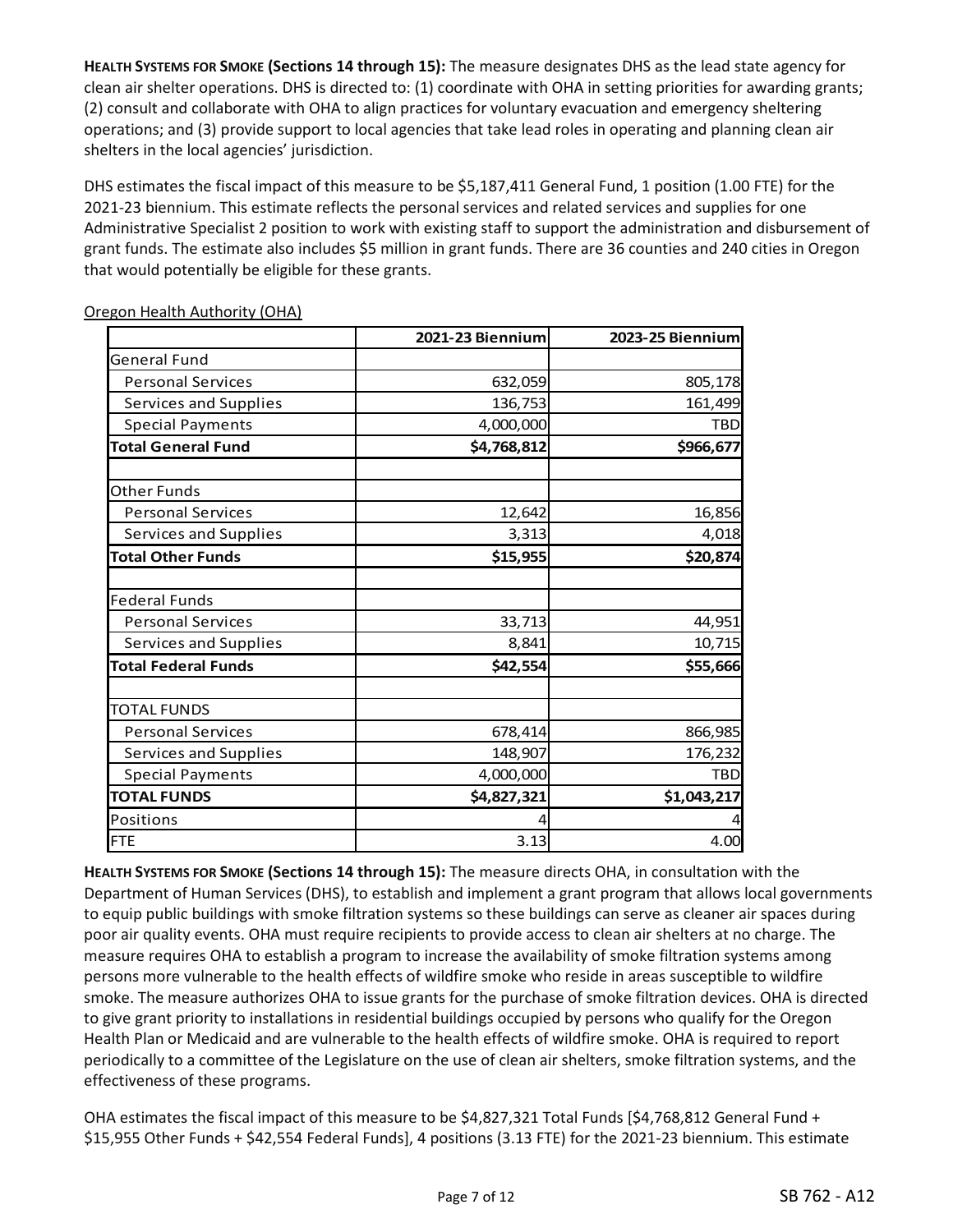includes \$4 million in grant funds. The estimate also includes the personal services and related services and supplies for the following three positions within the Health Systems Divisions to work with existing staff to do the work required by the measure:

- One Research Analyst 4 position to work directly with Medicaid information to determine the need of the individual requesting a grant and to work with additional data to determine the other conditions that qualify the grant request.
- One Operations and Policy Analyst 3 position to work with other agencies outlined in the measure. This position will work directly with the Department of Human Services (DHS) and the Oregon Business Development Department (OBDD) to write rules and policy for both the clean air shelter grant program and the smoke filtration system grants.
- One Fiscal Analyst 2 position to process the approved grant requests, work with the Office of Contracts and Procurement and Budget, and report on grants established under both programs.

In addition, OHA anticipates needing one Operations and Policy Analyst 3 position in the Public Health Division to consult and coordinate with DHS to plan, conduct, and evaluate public health messaging around clean air shelters; support the setting of priorities for awarding grants; analyze population and geospatial hazard data; and evaluate performance of clean air shelters from a public health emergency operations perspective.

|                           | 2021-23 Biennium | 2023-25 Biennium |
|---------------------------|------------------|------------------|
| <b>General Fund</b>       |                  |                  |
| <b>Personal Services</b>  | 579,857          | 579,857          |
| Services and Supplies     | 120,146          | 120,146          |
| <b>Total General Fund</b> | \$700,003        | \$700,003        |
| Positions                 |                  |                  |
| FTF                       | 2.00             | 2.00             |

Oregon Military Department (OMD)

**EMERGENCY RESPONSE AND DISASTER RECOVERY (Sections 16 through 17):** The measure requires the Office of Emergency Management (OEM) to update its statewide emergency plan as necessary to prepare for or respond to wildfire emergencies on an area-wide or statewide basis. The plan must include wildfire risk mitigation efforts and evacuation planning. OEM must coordinate with cities, counties, adult foster homes, health care facilities and residential facilities, DHS, and OHA to establish local or private procedures to prepare for emergencies related to wildfire and ensure that local efforts to prevent, respond to, or recover from an emergency caused by wildfire are conducted in a manner consistent with the plan developed by OEM. The coordinated activities may include providing training, carrying out exercises, and promoting community education. OEM must conduct this update by December 31, 2021.

OMD estimates the fiscal impact of this measure to be \$700,003 General Fund, 2 positions (2.00 FTE) per biennium. This estimate reflects the personal services and related services and supplies for the following positions to carry out the requirements of the measure:

- 1 Principal Executive Manager E position to oversee the Wildfire Response and Preparedness program.
- **1** Operations and Policy Analyst 4 position to coordinate the public private partnerships.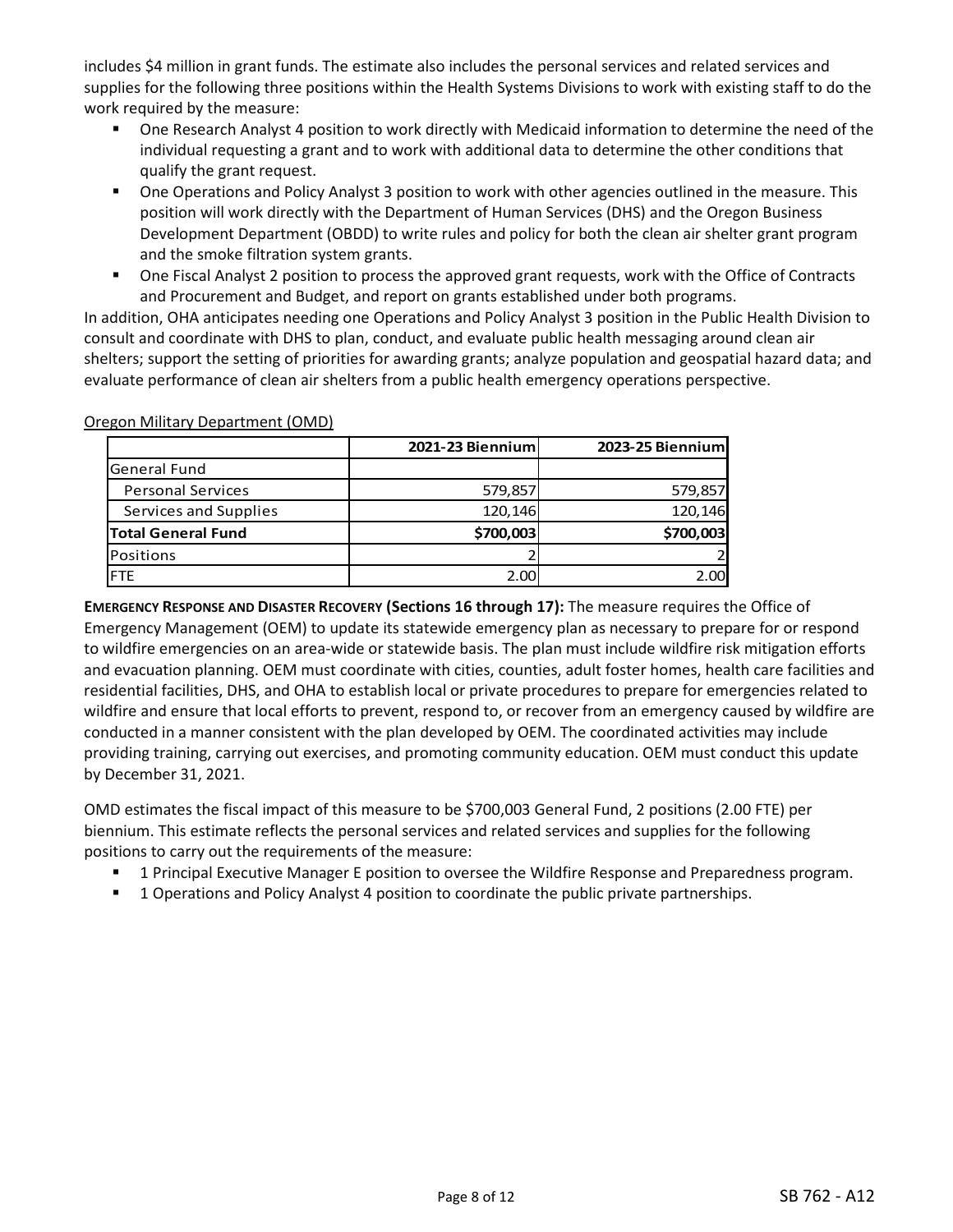|                           | 2021-23 Biennium | 2023-25 Biennium |
|---------------------------|------------------|------------------|
| General Fund              |                  |                  |
| <b>Personal Services</b>  | 4, 152, 721      | 4,479,838        |
| Services and Supplies     | 28,552,099       | 30,233,408       |
| <b>Special Payments</b>   | 20,129,767       | 3,217,323        |
| Capital Outlay            | 1,242,245        | 1,295,662        |
| <b>Total General Fund</b> | \$54,076,832     | \$39,226,231     |
| Other Funds               |                  |                  |
| <b>Personal Services</b>  | 9,255,141        | 9,732,360        |
| Services and Supplies     | 1,698,754        | 2,043,929        |
| Capital Outlay            | 2,028,112        | 2,115,320        |
| <b>Total Other Funds</b>  | \$12,982,007     | \$13,891,609     |
| <b>TOTAL FUNDS</b>        |                  |                  |
| <b>Personal Services</b>  | 13,407,862       | 14, 212, 198     |
| Services and Supplies     | 30,250,853       | 32,277,337       |
| <b>Special Payments</b>   | 20,129,767       | 3,217,323        |
| Capital Outlay            | 3,270,357        | 3,410,982        |
| <b>TOTAL FUNDS</b>        | \$67,058,839     | \$53,117,840     |
| Positions                 | 108              | 91               |
| <b>FTE</b>                | 80.40            | 16.52            |

ODF estimates the fiscal impact of this measure to be \$67,058,839 Total Funds, 108 positions (80.40 FTE) for the 2021-23 biennium. The increase in staffing capacity to carry out the work required by the measure includes 62 seasonal positions, 13 limited duration positions, and 33 permanent positions. Costs and positions are distributed by efforts required by the measure as follows:

**STATEWIDE MAP OF WILDFIRE RISK (Section 7)**: The measure directs ODF to oversee the development and maintenance of a comprehensive statewide map of wildfire risk that displays the wildfire risk classes and populates the Oregon Wildfire Risk Explorer. The Oregon Wildfire Risk Explorer must be the official wildfire planning and risk classification mapping tool for the State of Oregon. In consultation with Oregon State University (OSU), ODF must establish five statewide wildfire risk classes of extreme, high, moderate, low, and no risk. ODF must enter into an agreement with OSU for the University to develop and maintain the map and to make the map publicly available in electronic form through the Oregon Wildfire Risk Explorer. ODF must provide opportunities for public input into the assignment of properties wildfire risk classes and must allow affected property owners and local governments to appeal the assignment of properties to the wildfire risk classes. OSU must provide technical assistance to representatives of state and local government and to landowners that use this map. By December 31, 2021, ODF must report to an interim committee of the Legislature, to the State Wildfire Programs Director, and to the Wildlife Programs Advisory Council regarding the progress of this map. OSU and ODF must complete this map by June 30, 2022. Estimated costs for this work are included in the table for Reduction of Wildfire Risk below.

**REDUCTION OF WILDFIRE RISK (Sections 18 through 20)**: The measure requires ODF to design and implement a program to reduce wildfire risk through the restoration of landscape resiliency and the reduction of hazardous fuel on public or private forestlands and rangelands and in communities near homes and critical infrastructure. When developing project selection criteria, ODF must consult and cooperate with state and federal agencies, counties, cities and other units of local government, federally recognized Indian tribes, public and private forestland and rangeland owners, forest and rangeland collaboratives, and other relevant community organizations. In collaboration with the OSU Extension Service and other entities, ODF is directed to identify strategic landscapes that are ready for treatment. ODF must complete this work by June 30, 2023. ODF must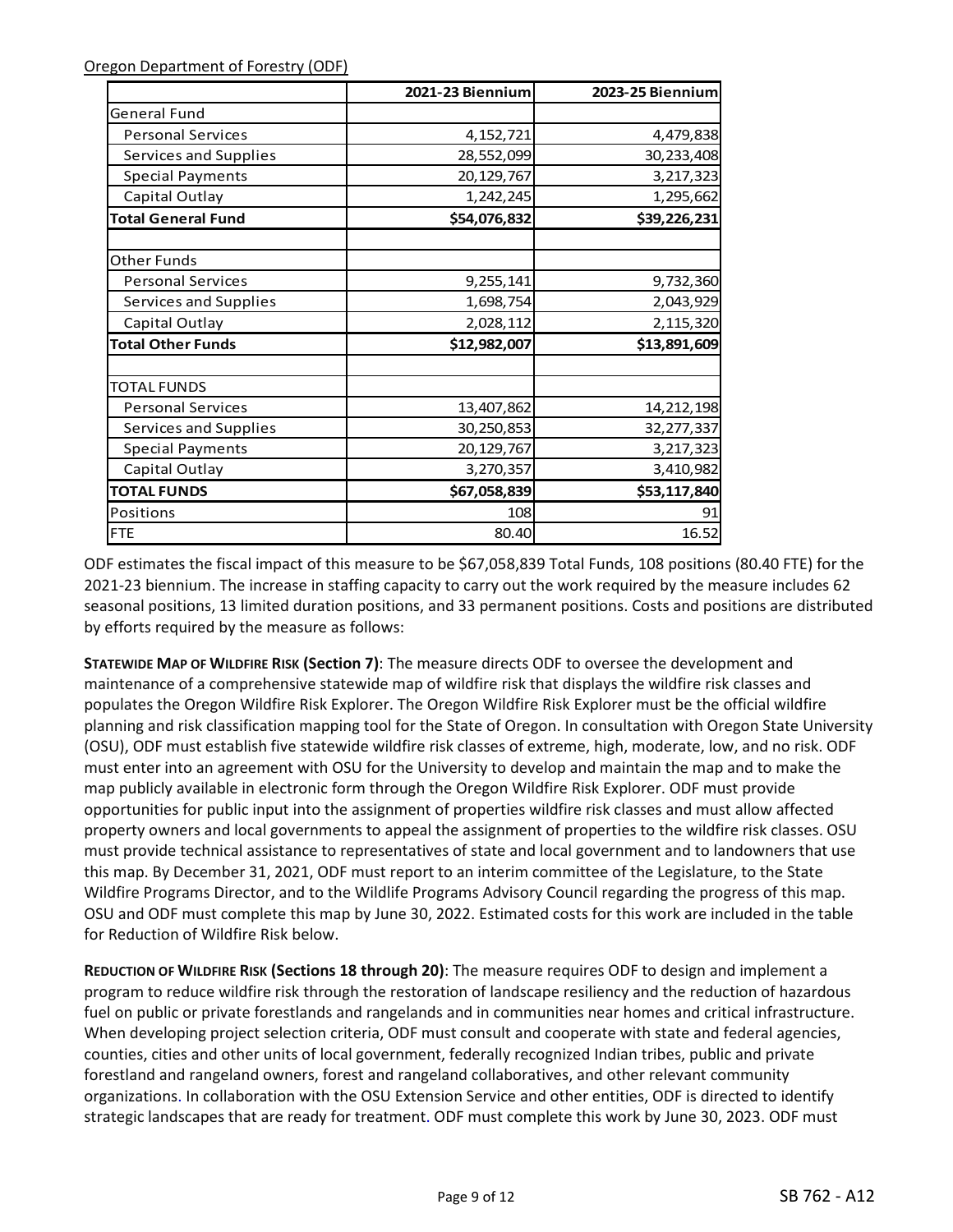report its progress to an interim committee of the Legislature, the Governor, the State Wildfire Programs Director, and the Wildfire Programs Advisory Council by January 15, 2022.

|                            | <b>General Fundl</b> | <b>Other Funds Positions</b> |    | <b>FTE</b> |
|----------------------------|----------------------|------------------------------|----|------------|
| Reduction of Wildfire Risk | \$35.945.668         | \$785,520                    | 15 | 15.00      |

A portion of costs of the Fire Protection Division at the Department of Forestry are funded through an assessment of costs on a per-acre basis to landowners whose forest lands are provided fire prevention and suppression services through ODF. The expanded capacity for wildfire response by ODF due to the provisions of this measure may increase these assessment rates and, therefore, included in Special Payments is a \$15.0 million General Fund appropriation to ODF for the purpose of providing a rate subsidy to offset that portion of the landowner assessment rate that is attributable increased wildfire response capacity contained this measure is assumed in the fiscal impact.

**OREGON CONSERVATION CORPS (Sections 21 through 23)**: See fiscal impact for Higher Education Coordinating Commission (HECC).

**SMALL WOODLAND GRANT PROGRAM (Section 24)**: ODF is required to establish a small woodland grant program to provide competitive grants to support small woodland owners in reducing wildfire risk through the restoration of landscape resiliency and the reduction of hazardous fuels on the owners' small woodlands.

|                                     | <b>General Fundl</b> | <b>Other Funds Positions</b> |                          | <b>FTE</b> |
|-------------------------------------|----------------------|------------------------------|--------------------------|------------|
| <b>Small Woodland Grant Program</b> | \$5,000,000          |                              | $\overline{\phantom{0}}$ |            |

**PRESCRIBED FIRE (Sections 25 through 27)**: The measure requires ODF to adopt rules to clarify that a person may conduct a prescribed fire that burns across land ownership boundaries if the person obtains a permit. By December 1, 2021, the State Board of Forestry must consult with the Oregon Prescribed Fire Council concerning best practices for conducting the Certified Burn Manager program. The measure directs ODF to cooperate with federal agencies to increase the effectiveness of federal forest management. Estimated costs for this work are included in the table for Reduction of Wildfire Risk above.

**PROTECTED AREAS (Section 28 through 29):** The measure directs the State Forester, in collaboration with the State Fire Marshall, state agencies, and local governments, to adopt rules establishing baseline levels of wildfire protection for lands that are outside of forest protection districts and susceptible to wildfire. The measure authorizes the State Forester to provide financial assistance to counties to assist landowners, individuals, and businesses with forming jurisdictions to provide wildfire protection. Estimated costs for this work are included in the table for Reduction of Wildfire Risk above.

**WILDFIRE RESPONSE CAPACITY (Section 30)**: The measure directs ODF to establish and maintain an expanded system of automated smoke detection cameras that includes staffing in detection centers. ODF is directed to: (1) consult and coordinate with federal agencies, private stakeholders, and other state agencies to determine the adequacy of state, federal and private wildfire response capacity; (2) seek to leverage state moneys to obtain an increase in federal wildfire resources available to Oregon for effective initial response purposes; (3) consult with the office of the State Fire Marshal and with local fire defense board chiefs to assess the adequacy of available mutual aid to provide wildfire response on wildland-urban interface lands and to identify means for providing additional resources from the state or other entities to enhance wildfire response capacity on wildland-urban interface lands; and (4) identify workforce development needs associated with wildfire risk mitigation and wildfire response and develop funding proposals for meeting those needs on a sustained basis. The measure allows ODF to enter into cooperative agreements or contracts with a local or private entity for the purpose of assisting the entity to organize for purposes of wildfire risk mitigation or wildfire response.

|                                                                   | <b>General Fund</b> | <b>Other Funds Positions</b> |    | <b>FTE</b> |
|-------------------------------------------------------------------|---------------------|------------------------------|----|------------|
| (Wildfire Response Capacity (positions and seasonal positions)    | \$8.631.164         | \$12.196.487                 | 93 | 65.40      |
| Wildfire Response Capacity (assistance to non-governmental units) | \$4,500,000         | \$0l                         | -  |            |

**WILDLAND-URBAN INTERFACE FIRE PROTECTION (Sections 31 through 34):** The measure requires the classes of wildland-urban interface established by the State Board of Forestry to be integrated into the comprehensive statewide map. Estimated costs for this work are included in the table for Reduction of Wildfire Risk above.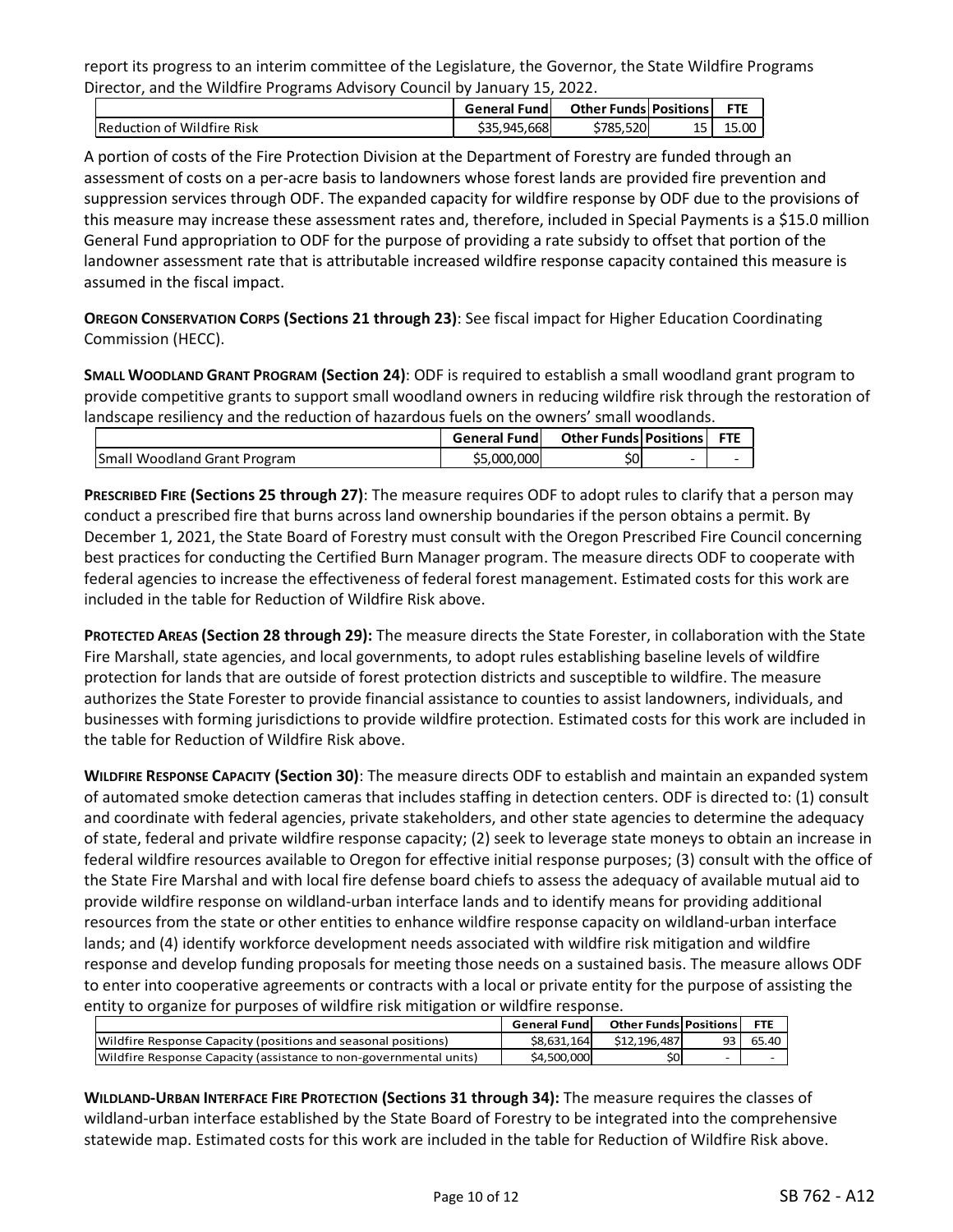**STATE WILDFIRE PROGRAMS DIRECTOR (Section 35):** See fiscal impact for Office of the Governor

**WILDFIRE PROGRAMS ADVISORY COUNCIL (Sections 36 through 39):** The measure requires DCBS, DLCD, ODF, and the Office of the State Fire Marshal to each provide 0.15 of the time of a full-time equivalent employee to: (a) cooperatively staff the Council; (2) attend Council meetings as informational resources; (3) assist with drafting reports at the request of the Council; and (4) support the work of the State Wildfire Programs Director. Estimated costs for this work are included in the table for Reduction of Wildfire Risk above.

Oregon State University (OSU)

|                                       | 2021-23 Biennium | 2023-25 Biennium |
|---------------------------------------|------------------|------------------|
| <b>General Fund</b>                   |                  |                  |
| College of Forestry                   | \$950,000        | \$180,000        |
| <b>Institute of Natural Resources</b> | \$165,000        | \$165,000        |
| <b>Extension Services</b>             | \$23,040         | \$23,040         |
| <b>Total General Fund</b>             | \$1,138,040      | \$368,040        |

OSU estimates the fiscal impact of collaborating with ODF on the statewide map of wildfire risk and outreach efforts to be \$1,138,040 General Fund for the 2021-23 biennium and \$368,040 for 2023-25. This estimate includes \$950,000 to develop and maintain the statewide map of wildfire risk; \$165,000 to cover hosting costs to enhance and update the Oregon Wildfire Risk Explorer and associated tools; and \$23,040 to collaborate on the development of the 20-year strategic plan to prioritize restoration actions and geographies for wildfire risk reduction.

## Higher Education Coordinating Commission (HECC)

|                           | 2021-23 Biennium | 2023-25 Biennium |
|---------------------------|------------------|------------------|
| <b>General Fund</b>       |                  |                  |
| <b>Personal Services</b>  | 560,203          | 560,203          |
| Services and Supplies     | 83,465           | 83,465           |
| <b>Special Payments</b>   | 11,000,000       | TBD              |
| <b>Total General Fund</b> | \$11,643,668     | \$643,668        |
| Positions                 |                  | 3                |
| <b>FTE</b>                | 3.00             | 3.00             |

**OREGON WILDFIRE WORKFORCE CORPS (Sections 21 through 23):** The measure establishes the Oregon Wildfire Workforce Corps Program to reduce the risk wildfire poses to communities and critical infrastructure. The measure establishes the Oregon Wildfire Workforce Advisory Committee within HECC to manage the Oregon Wildfire Workforce Corps Program. The Oregon Wildfire Workforce Advisory Committee is responsible for administering a grant process that provides funding to support the work conducted by the Oregon Wildfire Workforce Corps Program. The Committee is required to consult with ODF to ensure that the grant process awards funds to proposals that protect at-risk communities and infrastructure within the wildland-urban interface. The Committee is required to submit a report biennially to a committee of the Legislature regarding the expenditure of moneys deposited in the Oregon Wildfire Workforce Corps Fund.

The measure establishes the Oregon Wildfire Workforce Corps Fund. Moneys in the Fund are continuously appropriated to HECC to be used by the Oregon Wildfire Workforce Advisory Committee for administrative expenses and for the Oregon Wildfire Workforce Corps Program.

HECC estimates the fiscal impact of this measure to be \$11,643,668 General Fund, 3 positions (3.00 FTE) per biennium. This estimate includes \$11 million to award grants to proposals that protect at-risk communities and infrastructure within the wildland-urban interface. The fiscal estimate also includes the personal services and related services and supplies costs for the following positions to carry out the work required by the measure: